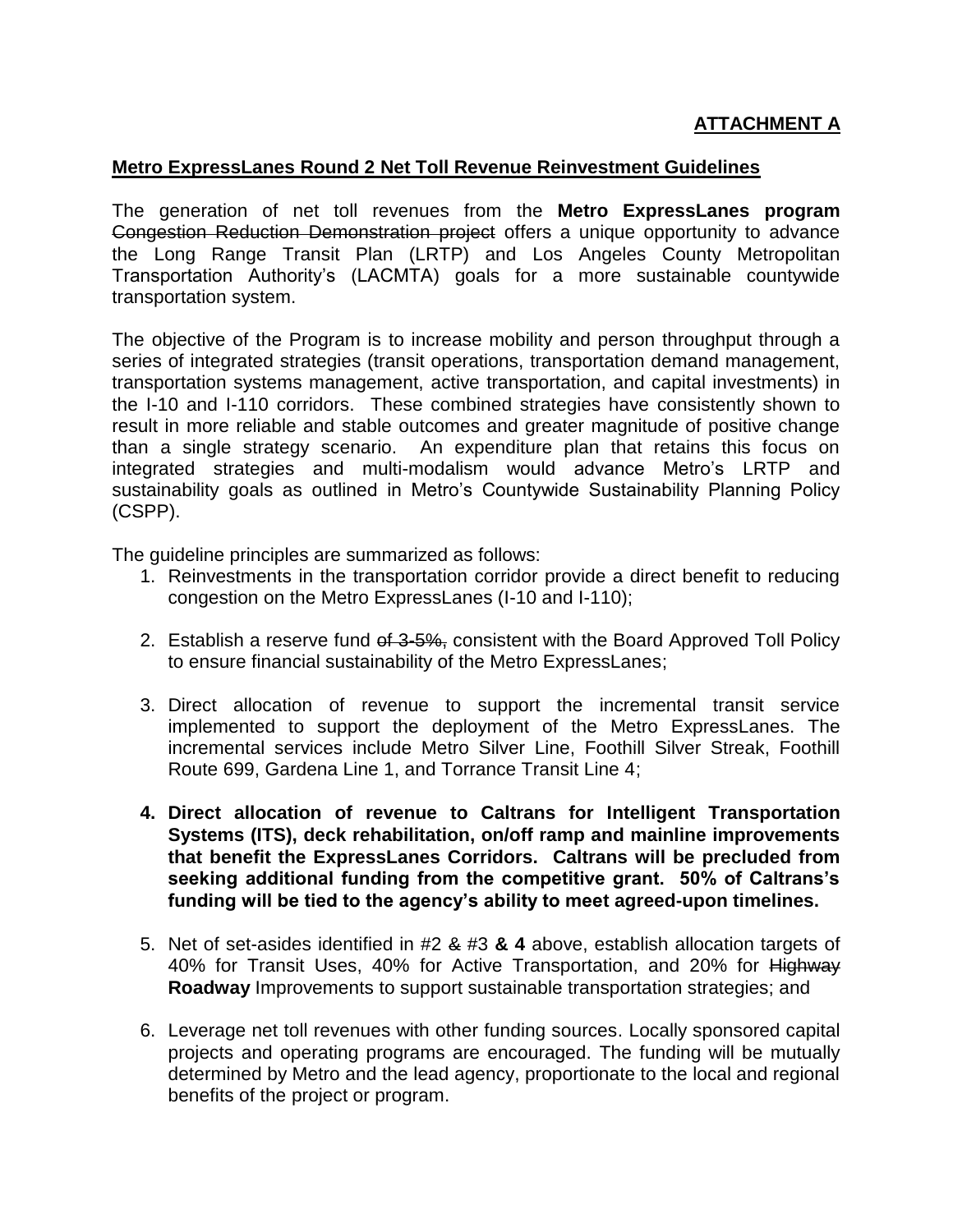Note: Guidelines would be amended by the Board to address changed circumstances such as the ability to bond against the toll revenues or any subsequent policy changes adopted by the Board.

# **Sustainability**

The LRTP and the CSPP identify principles and priorities to be advanced through a broad range of activities across all modes. The principles/priorities include:

- Connect People and Places
	- o Access Better integrating land-use and transportation planning to reduce trip lengths and increase travel choices
	- $\circ$  Prosperity Reduce transportation costs for residents and provide the mobility necessary to increase economic competitiveness
	- $\circ$  Green Modes Promote clean mobility options to reduce criteria pollutants, greenhouse gas emissions, and dependence on foreign oil
- Create Community Value
	- $\circ$  Community Development Design and build transportation facilities that promote infill development, build community identity, and support social and economic activity
	- $\circ$  Urban Greening Enhance and restore natural systems to mitigate the impacts of transportation projects on communities and wildlife, and ecosystems
- Conserve Resources
	- $\circ$  Context Sensitivity Build upon the unique strengths of Los Angeles County's communities through strategies that match local and regional context and support investment in existing communities
	- $\circ$  System Productivity Increase the efficiency and ensure the long-term viability of the multimodal transportation system
	- $\circ$  Environmental Stewardship Plan and support transportation improvements that minimize material and resource use through conservation, re-use, re-cycling, and re-purposing

#### **Eligible Uses**

The LRTP and CSPP identify a number of key concepts which will help outline eligible uses to reduce congestion on the I-10 and I-110 corridors:

• Green Modes

Green modes include active transportation, rideshare, and transit. Given that all three of these modes operate along the I-10 and I-110 corridors, this key concept would make expanded use of the above modes consistent with the Plan.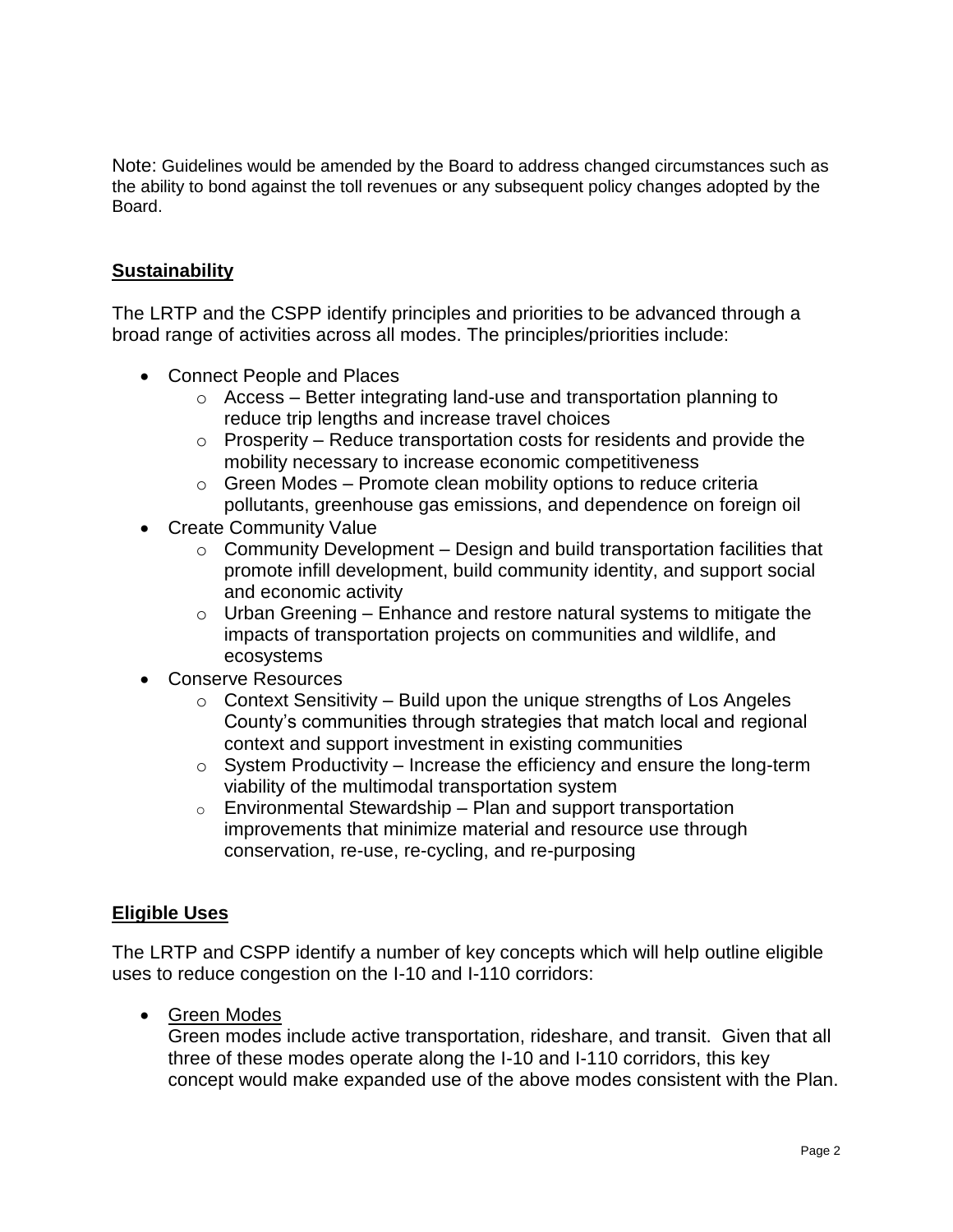Such projects include the addition of bicycle and pedestrian facilities, expanded park-n-ride facilities, expanded service span and/or increased levels of service.

# **• Bundling Strategies for Greatest Impact**

The Metro ExpressLanes, as designed, seeks to increase mobility and person throughput through a series of integrated strategies (transportation demand management, transportation systems management, and multimodal capital investments) in specific corridors. This "bundling of strategies" as referred to in the CSPP has been consistently shown to result in more reliable outcomes and greater magnitude of positive change than a single strategy scenario. An expenditure plan that retains this focus on integrated strategies and multimodalism would exemplify guidance from the CSPP. Projects that demonstrate the ability to further link or expand the use of existing facilities such as complete streets improvements and first mile/last mile improvements are recommended.

### • Network Optimization

One of the primary objectives of the ExpressLanes project is to better utilize existing capacity within a corridor by using dynamic pricing. This approach of network optimization through the use of data represents the future of transportation policy and planning. To that end, the Policy also identified the concept of network optimization as a key component of sustainability. Projects falling under this concept include complete streets, signal prioritization, real-time ride share matching, and other smart technology improvements.

### • Act Regionally and Locally

The I-10 and I-110 are two of the busiest corridors in Los Angeles County. Given the regional significance of these corridors, improvements to these facilities as well as additional services utilizing these corridors should emphasize the varying needs of the corridors as well as needs of adjacent communities. Projects which can improve the connection of the local communities to the regional network will be essential to improving the quality of life in those neighborhoods as well as maximizing the potential of the corridors. Projects falling under this concept include first mile/last mile improvements, expanded park-n-ride facilities, expanded service span and/or increased levels of service, and urban greening initiatives which reduce pollution and improve the quality of life for residents.

Based on the key concepts, three project categories are recommended for the allocation of net toll revenues (excluding set-asides):

- 1. Transit Uses (40% of funds)
	- Increased levels of service and/or increased service span
	- Fare subsidy programs
	- Purchase of new bus and commuter rail vehicles
	- Station enhancements and capacity improvements, including intelligent transportation system improvements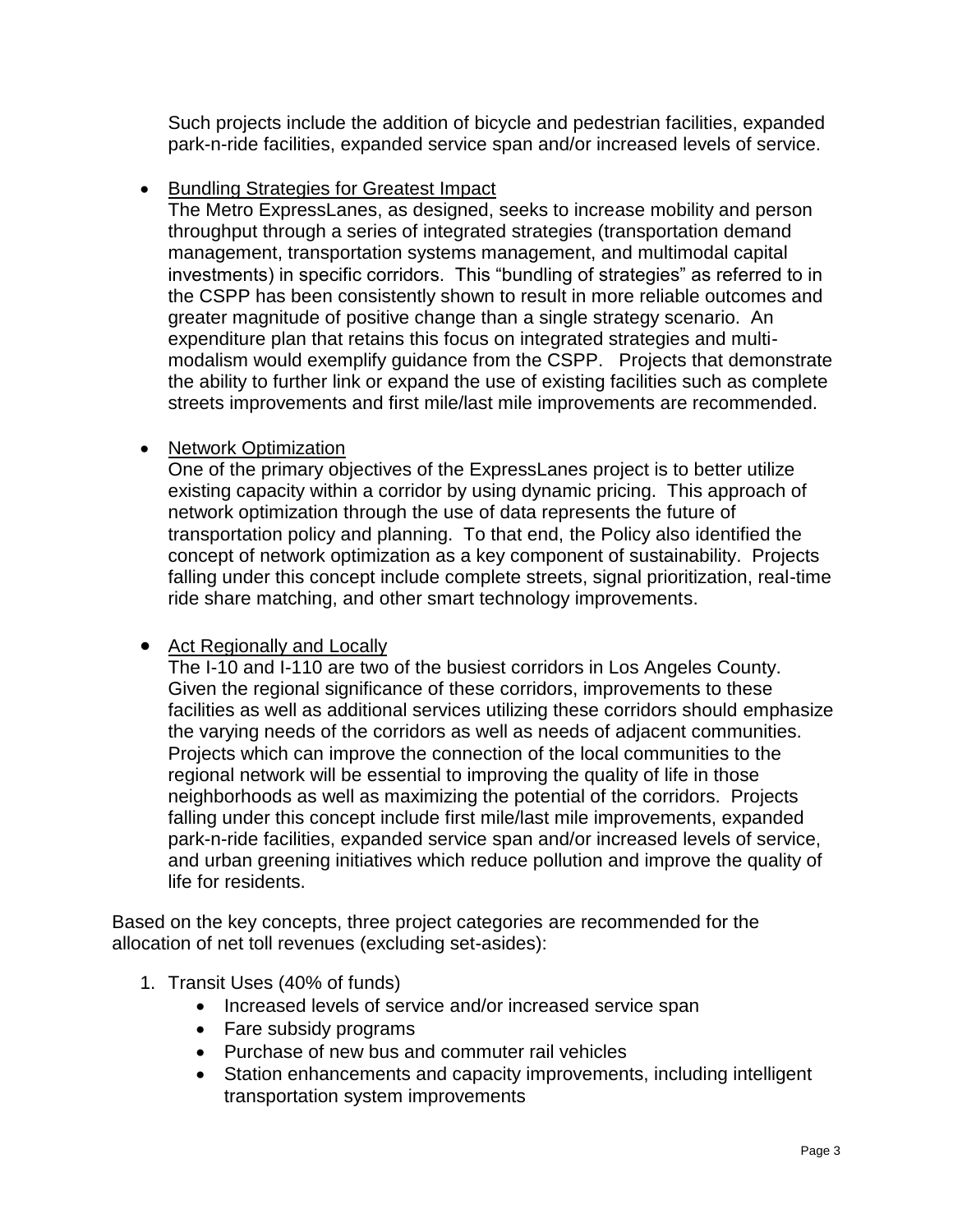- Metro transit corridor projects serving ExpressLanes corridors
- 2. System Connectivity/Active Transportation (40% of Funds)
	- First mile/last mile connections to transit facilities, focusing on multimodal elements recommended as part of the First/Last Mile Strategic Plan including investments that might support  $3<sup>rd</sup>$  party mobility solutions (carshare, bike-share)
	- Complete streets projects which emphasize multi-modalism
	- Bicycle infrastructure including bicycle lanes and secured bicycle parking facilities
	- Pedestrian enhancements including on/off-ramp safety improvements, street crossings, and ADA-compliance improvements
	- Infrastructure and programs to support the use of electric vehicles.
	- Bus station improvements including enhanced bus shelters, real-time arrival information, and other related improvements
	- El Monte Bus Maintenance facility
	- Rideshare/Vanpool programs
	- Park-n-Ride facility improvements including restrooms, lighting, and security.
	- Landscaping suited to the Southern California ecology. For example, vegetation that does not contribute to smog and requires little or no irrigation. Additionally, landscaping with a high carbon sequestration factor and/ or provides habitat to environmentally sensitive species is favorable.
- 3. Highway Roadway Improvements (20% of funds)
	- Intelligent transportation system improvements to manage demand
	- **Signal Synchronization programs**
	- Deck rehabilitation and maintenance above the required Caltrans maintenance for the facility
	- On/off ramp improvements which reduce the incidents of bicycle and pedestrian collisions with vehicles
	- **Expanded freeway service patrol**
	- Graffiti removal and landscaping suited to the Southern California ecology. For example, vegetation that does not contribute to smog and requires little or no irrigation. Additionally, landscaping with a high carbon sequestration factor and/ or provides habitat to environmentally sensitive species is favorable
	- Subject to Metro Board approval, extension of the ExpressLanes corridors

NOTE: Baseline targets of 40% for Transit Uses, 40% for System Connectivity/Active Transportation, and 20% for Highway Improvements are identified as goals, however the actual allocation of the funding will be based on the merits of the proposed projects and programs.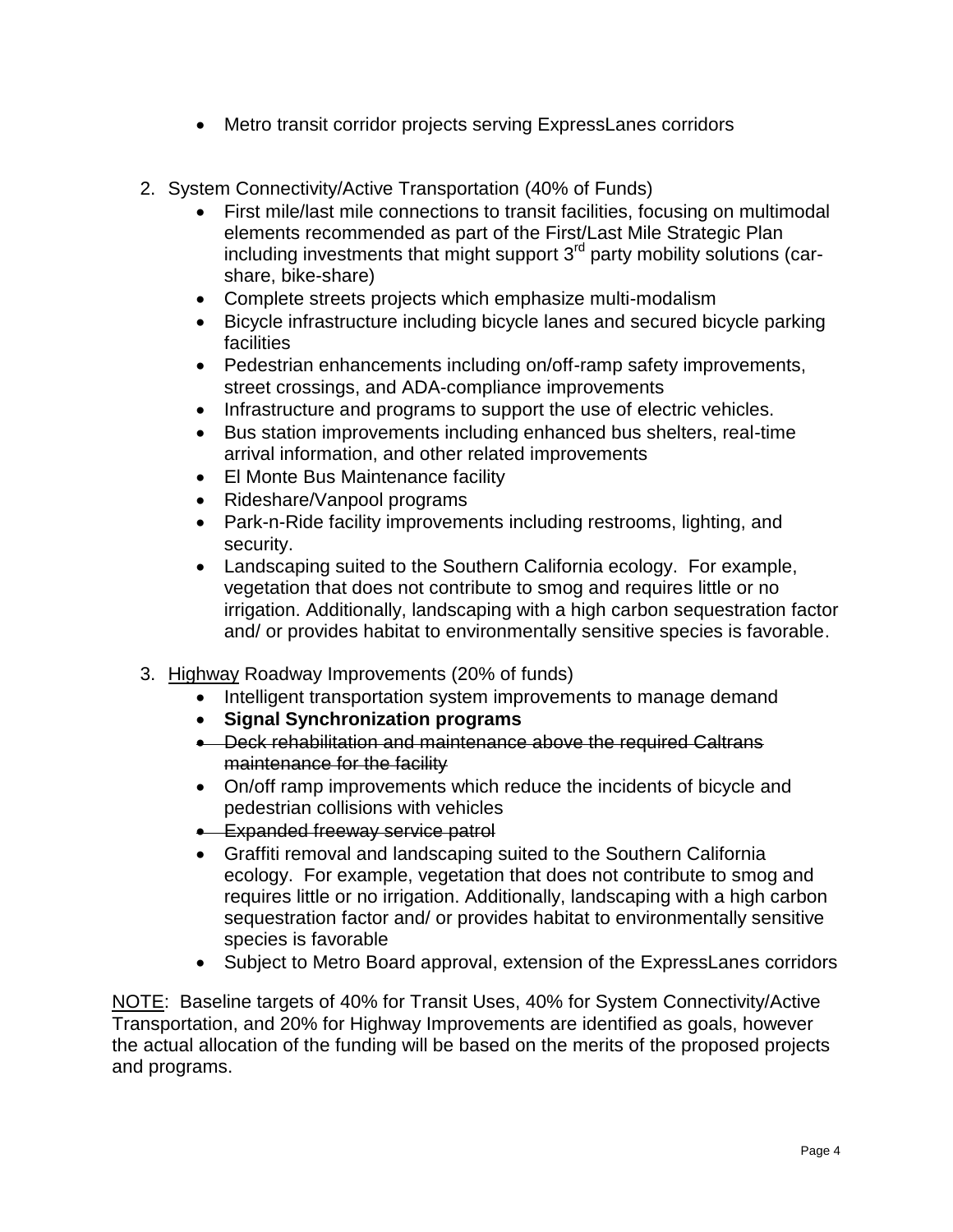# **Project Evaluation Criteria**

Implementation of Regional and Local Sustainability Plans and Policies

- The extent to which the project, program, or enhanced transit service supports the recommendations and goals for each transportation mode as stated in the LACMTA's adopted Long Range Transportation Plan and SCAG's Regional Transportation Plan/Sustainable Communities Strategy (RTP/SCS)
- Extent to which the project, program, or enhanced transit service conforms to local plans to support the implementation of sustainable projects, including transit-oriented development and bicycle and pedestrian master plans

Matching Funds/Leveraging Funds

 Extent to which project, program, or enhanced transit service uses ExpressLanes funds to leverage additional local, state, and/or federal funds

Innovative Transportation Technology

- Extent to which the project, program, or enhanced transit service facilitates the adoption of zero and near-zero emission vehicles
- The degree to which the project, program, or enhanced transit service supports improved transportation systems management strategies

### Sustainable Transportation

- Extent to which the project, program, or enhanced transit service increases mobility options to support car-free and/or one-car living
- Extent to which project, program, or enhanced transit service enhances transit coverage, frequency, and reliability within the corridor
- The project, program, or enhanced transit service's connectivity with and ability to complement nearby transit projects
- The degree to which the project, program, or enhanced transit service provides access to regional trip generators, regional activity centers, fixed guideway, and Metrolink, and improves access between jurisdictional or community plan area boundaries
- Extent to which project, program, or enhanced transit service gives priority to transit and active transportation modes
- Extent to which the project, program, or enhanced transit service increases the mode share of transit services operating within the corridor
- The degree to which the project, program, or enhanced transit service provides additional resources for transportation demand management strategies to reduce solo driving
- The degree to which the project, program, or enhanced transit service promote the Metro ExpressLanes.

Cost Effectiveness

 The project, program, or enhanced transit service's cost effectiveness in relationship to the total project cost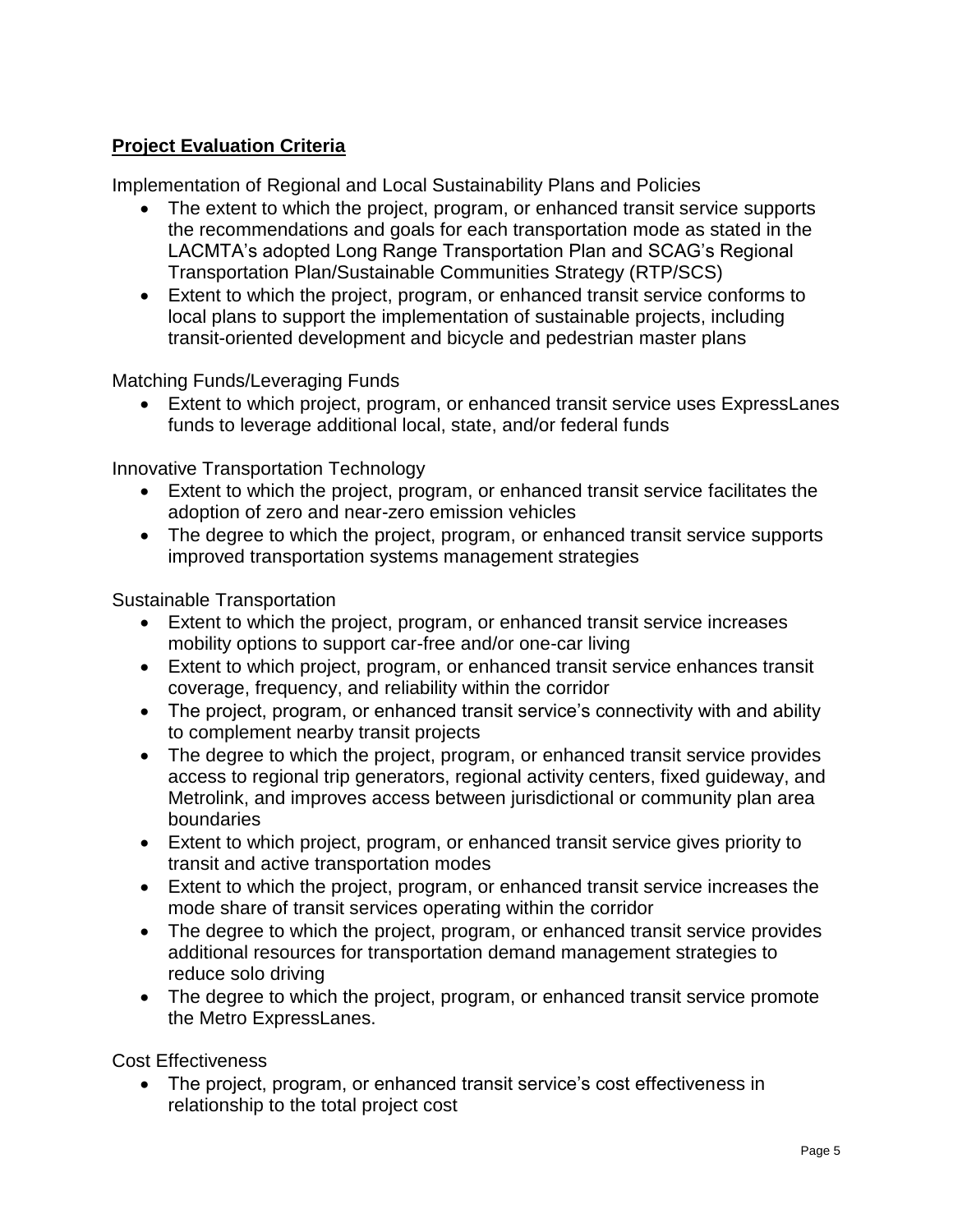The applicant's demonstrated commitment to covering life-cycle operational and maintenance expenses

# **Recommended Standard Project Requirements**

- Project, program, or enhanced transit service must operate along or within three miles of either the I-110 Corridor (defined as Adams Boulevard to the north and the Harbor Gateway Transit Center to the south) or the I-10 Corridor (between the Alameda Street on the West and the El Monte Transit Center to the east) or provide regionally significant improvements for the 110 or 10 Corridor.
- Project, program, or enhanced transit service must provide direct operational benefits to the operation of the ExpressLanes and/or transit service within the corridors.
- Project, program, or enhanced transit must incorporate, to the extent possible, utilize green design techniques that minimize the environmental impact of transportation projects and/or support local urban greening initiatives.
- Eligible applicants include public agencies that provide transportation facilities or services within Los Angeles County. These include cities, transit operators, the County of Los Angeles, Caltrans, and Metro. Transportation-related public joint powers authorities must be sponsored by one of the above public agencies. All applicants must be in compliance with Maintenance of Effort requirements.
- **Timely Use of Funds provision: project sponsors must execute their funding agreement within six months of receipt of the agreement from Metro and begin expenditure of funds within one year of executing the agreement to avoid potential lapsing of the funds.**
- If applicant is seeking funding for transit operations or highway maintenance, the service/maintenance must either be new service/maintenance meeting a previously unmet need in the corridor or must increase service for existing lines in the corridor.
- Applicants must maintain their existing commitment of local, discretionary funds for street and highway maintenance, rehabilitation, reconstruction, and storm damage repair in order to remain eligible for Net Toll Revenue funds to be expended for streets and roads.
- Monies cannot be used to supplant, replace, or reduce the project sponsor's previously required match in Metro's Call for Projects.
- Applicants shall ensure that all Communication Materials contain the recognition of Metro's contribution to the project, program, or service. Sponsor shall ensure